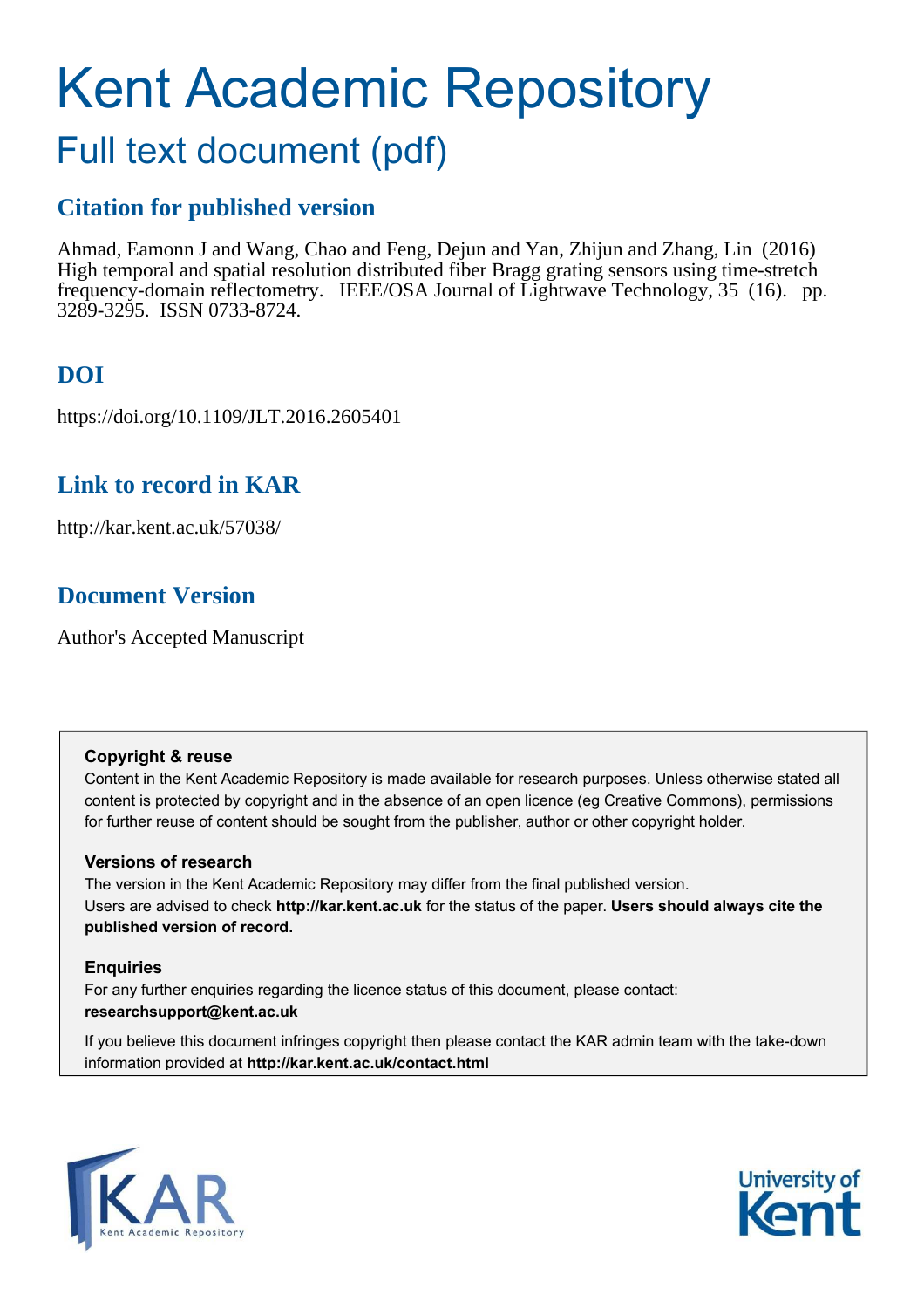# High Temporal and Spatial Resolution Distributed Fiber Bragg Grating Sensors Using Time-Stretch Frequency-Domain Reflectometry

Eamonn J Ahmad, Chao Wang, *Member, IEEE*, Dejun Feng, Zhijun Yan, and Lin Zhang

*Abstract***—A novel interrogation technique for fully distributed linearly chirped fiber Bragg grating (LCFBG) strain sensors with simultaneous high temporal and spatial resolution based on optical time-stretch frequency-domain reflectometry (OTS-FDR) is proposed and experimentally demonstrated. LCFBGs is a promising candidate for fully distributed sensors thanks to its longer grating length and broader reflection bandwidth compared to normal uniform FBGs. In the proposed system, two identical LCFBGs are employed in a Michelson interferometer setup with one grating serving as the reference grating whereas the other serving as the sensing element. Broadband spectral interferogram is formed and the strain information is encoded into the wavelength-dependent free spectral range (FSR). Ultrafast interrogation is achieved based on dispersion-induced time stretch such that the target spectral interferogram is mapped to a temporal interference waveform that can be captured in real-time using a single-pixel photodector. The distributed strain along the sensing grating can be reconstructed from the instantaneous RF frequency of the captured waveform. High-spatial resolution is also obtained due to high-speed data acquisition. In a proof-of-concept experiment, ultrafast real-time interrogation of fully-distributed grating sensors with various strain distributions is experimentally demonstrated. An ultrarapid measurement speed of 50 MHz with a high spatial resolution of 31.5 µm over a gauge length of 25 mm and a strain resolution of 9.1 µi have been achieved.** 

*Index Terms***—Chromatic dispersion, fiber Bragg grating, Fourier transforms, optical interferometry, frequency-domain reflectometry, time stretch.** 

Manuscript received 16 May 2016; revised 11 August 2016; accepted 15 August 2016. This work was supported in part by EU FP7 Marie-Curie Career Integration Grant under Grant 631883, and in part by the Royal Society Research Grants under Grant RG150036.

E. J. Ahmad and C. Wang are with the School of Engineering and Digital Arts, University of Kent, Canterbury CT2 7NT, U.K. (e-mail: eja6@kent.ac.uk; c.wang@kent.ac.uk).

D. Feng is with the School of Information Science and Engineering, Shandong University, Jinan 250100, China, and also with the School of Engineering and Digital Arts, University of Kent, Canterbury CT2 7NT, U.K. (e-mail: dejunfeng@sdu.edu.cn).

Z. Yan was with the Aston Institute of Photonic Technologies, Aston University, Birmingham B4 7PG, U.K., and is currently with the State Key Laboratory of Transient Optics and Photonics, Xi'an Institute of Optics and Precision Mechanics, Chinese Academy of Sciences, Xi'an 710119, China (e-mail: yanzhijun@gmail.com).

L. Zhang is with the Aston Institute of Photonic Technologies, Aston University, Birmingham B4 7PG, U.K. (e-mail: l.zhang@aston.ac.uk).

#### I. INTRODUCTION

RECISE measurement of strain, temperature, refractive index, PRECISE measurement of strain, temperature, refractive index, and other chemical and biomedical parameters using sensors is an essential requirement in various applications pertaining to civil engineering, structural health monitoring and biomedical screening. Optical fiber Bragg gating (FBG) sensors offer significant advantages over conventional electrical sensors, such as small size, light weight, immunity to electromagnetic interference, low cost, high durability and multiplexing capability [1], [2]. The sensing information is usually directly encoded as the grating wavelength change. Interrogation of FBG sensors, which monitors the Bragg wavelength shift and translates the wavelength shift to the applied strain or temperature change, is an essential part of the whole optical sensor systems. While great progress has been made in interrogation of FBG sensors in the past few decades with various developed techniques [3-7], most efforts have overwhelmingly placed emphasis on improving the wavelength resolution, leading to impressive ultra-sensitive interrogation system with sub-pm resolution [8].

Mostly overlooked in FBG sensors is the temporal resolution of interrogation systems, which is however of paramount importance in a diverse range of scientific and engineering applications. For instance, an ultrafast FBG interrogation system is an indispensable tool for studying dynamic phenomena such as chemical dynamics and neural activity, and monitoring fast vibrating objects such as aircraft engine diagnostics. High-speed interrogation of FBG sensors has become a research topic of great interest recently [9]. The use of Fourier domain mode-locked swept laser [10], [11] has enabled interrogation speed up to 100 kHz. Most recently, a real-time spectroscopy technique [12], [13] has been successfully used in FBG sensor interrogation leading to impressive ultrafast and single-shot measurement at speed of tens of MHz [14-18]. This is made possible by using chromatic dispersion to map the instantaneous spectrum of an ultrashort optical pulse to a temporal waveform based on wavelength-to-time mapping or dispersive Fourier transformation [19], [20], which can be captured in real-time using a single high-speed photodetector. This technique has been successfully applied for sensing of strain and pressure in dynamic extremes of materials [21]. In addition, research efforts have been made to improve the interrogation resolution and signal-to-noise ratio [22], and to

Copyright (c) 2015 IEEE. Personal use of this material is permitted. However, permission to use this material for any other purposes must be obtained from the IEEE by sending a request t[o pubs-permissions@ieee.org](mailto:pubs-permissions@ieee.org)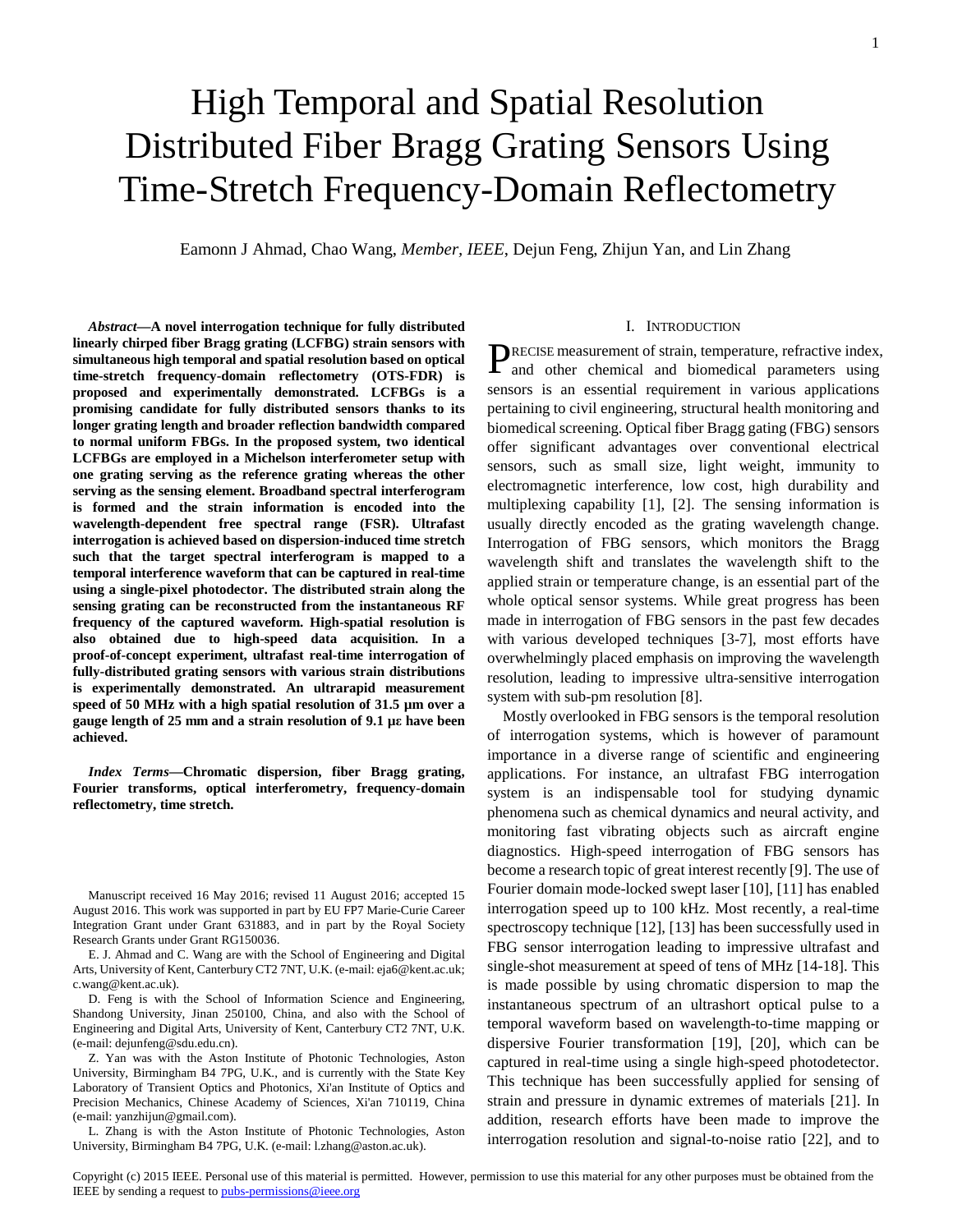overcome the fundamental tradeoff between the interrogation speed and resolution [23] in real-time spectroscopy based interrogation systems.

However, the previously reported high-speed FBG sensor interrogation systems [14-18], [21-23] all fall short in interrogation of fully-distributed FBG sensors: they can only measure the average value of strain or temperature change over the length of the FBG sensor. While quasi-distributed strain sensing can be implemented by multiplexing many discrete FBG sensors, high spatial resolution fully-distributed measurement of strain and temperature over a short gauge length within an FBG is required in structure health monitoring, such as crack detection. A linearly chirped fiber Bragg grating (LCFBG) is a promising candidate for fully distributed sensors thanks to its longer grating length and broader reflection bandwidth compared to normal uniform FBGs. The local Bragg wavelength of the LCFBG directly relates with the distributed sensing information along the grating, enabling fully-distributed intra-grating sensing based on wavelength demodulation. Another advantage of using LCFBGs compared to long-length uniform FBGs is that the LCFBG also serves as a dispersive element in the photonic time-stretch scheme, which reduces the requirement for lossy dispersive fibers and hence enhances the signal-to-noise ratio. Several interrogation techniques for fully-distributed LCFBG sensors have been proposed and demonstrated. Direct spectrum measurement [24] is simple and straightforward as the local strain changes cause spectral dips, but the spatial resolution is poor and spectrum measurement is slow. A fiber loop ring-down (FLRD) spectroscopy has been proposed to interrogate LCFBG sensors with 2 mm spatial resolution and 1 kHz temporal resolution [25]. A higher spatial resolution of 300 µm has been achieved using time domain low-coherence reflectometry (LCR) [26]. However, the measurement speed was limited by mechanical movement of the reference beam and signal-to-noise ratio is poor due to the use of low-coherence optical source. Distributed strain measurement with spatial resolution of 4 mm has been demonstrated using LCFBGs and optical frequency-domain reflectometry (OFDR) [27]. No mechanical movement is required, but the interrogation speed is limited by the laser wavelength sweeping and falls below kHz range.

In this paper, we propose a novel interrogation technique for fully-distributed LCFBG sensors that achieves simultaneous high temporal and spatial resolution based on optical time-stretch frequency-domain reflectometry (OTS-FDR). In the proposed system, two identical LCFBGs are employed in a Michelson interferometer setup with one grating serving as the reference grating whereas the other serving as the sensing element. Broadband spectral interferogram is formed and the distributed strain information that is related with the local Bragg wavelength is now encoded into the local wavelength dependent free spectral range (FSR). In the proposed OTS-FDR system, the target spectral interferogram is mapped to a temporal interference waveform that can be captured in real-time using a high-speed single-pixel photodector. Therefore ultrafast and single-shot interrogation of LCFBG sensors is achieved with the interrogation speed identical to the repetition rate of the pulsed laser. The distributed strain information along the sensing grating is reconstructed from the instantaneous RF frequency of the captured waveform by applying short-time Fourier transform (STFT) analysis. High-spatial resolution is also obtained thanks to high-speed data acquisition. Note that although a similar interrogation setup has been used in a previous system [23], only average strain change was measured by using normal Fourier transform. Here we achieve fully-distributed strain measurement by applying time/space resolved STFT analysis in the OTS-FDR scheme for the first time to the best of our knowledge. Ultrafast real-time interrogation of fully-distributed grating sensors with various strain distributions at measurement speed of 50 MHz with a high spatial resolution of 31.5 µm over a gauge length of 25 mm and a high strain resolution of  $9.1 \text{ }\mu\text{s}$  is experimentally demonstrated.

The remainder of this paper is structured as follows. In Section II, we first describe the operation principle of the proposed distributed LCFBG sensors interrogation system. The relationship between the instantaneous RF frequency change of the interference pattern and the local strain within the LCFBG sensor is established. A proof-of-concept experimental demonstration is performed in Section III. Ultrafast and high spatial resolution interrogation of LCFBG strain sensors with both uniform and non-uniform strain change is achieved. In Section IV, discussions on system performance in terms of temporal and spatial resolution and strain measurement sensitivity are provided. Finally, we summarize and conclude our work in Section V.



Fig. 1. The proposed ultrafast and high spatial resolution LCFBG interrogation system based on optical time stretch frequency domain reflectormetry (OTS-FDR). Inset: the measured initial temporal interference waveform with no strain applied. EDFA: erbium-doped fiber amplifier, DCF: dispersion compensating fiber, OC: optical coupler, LCFBG: linealry chirped fiber Bragg grating.

#### II. PRINCIPLE

An FBG is a single mode optical fiber that can be constructed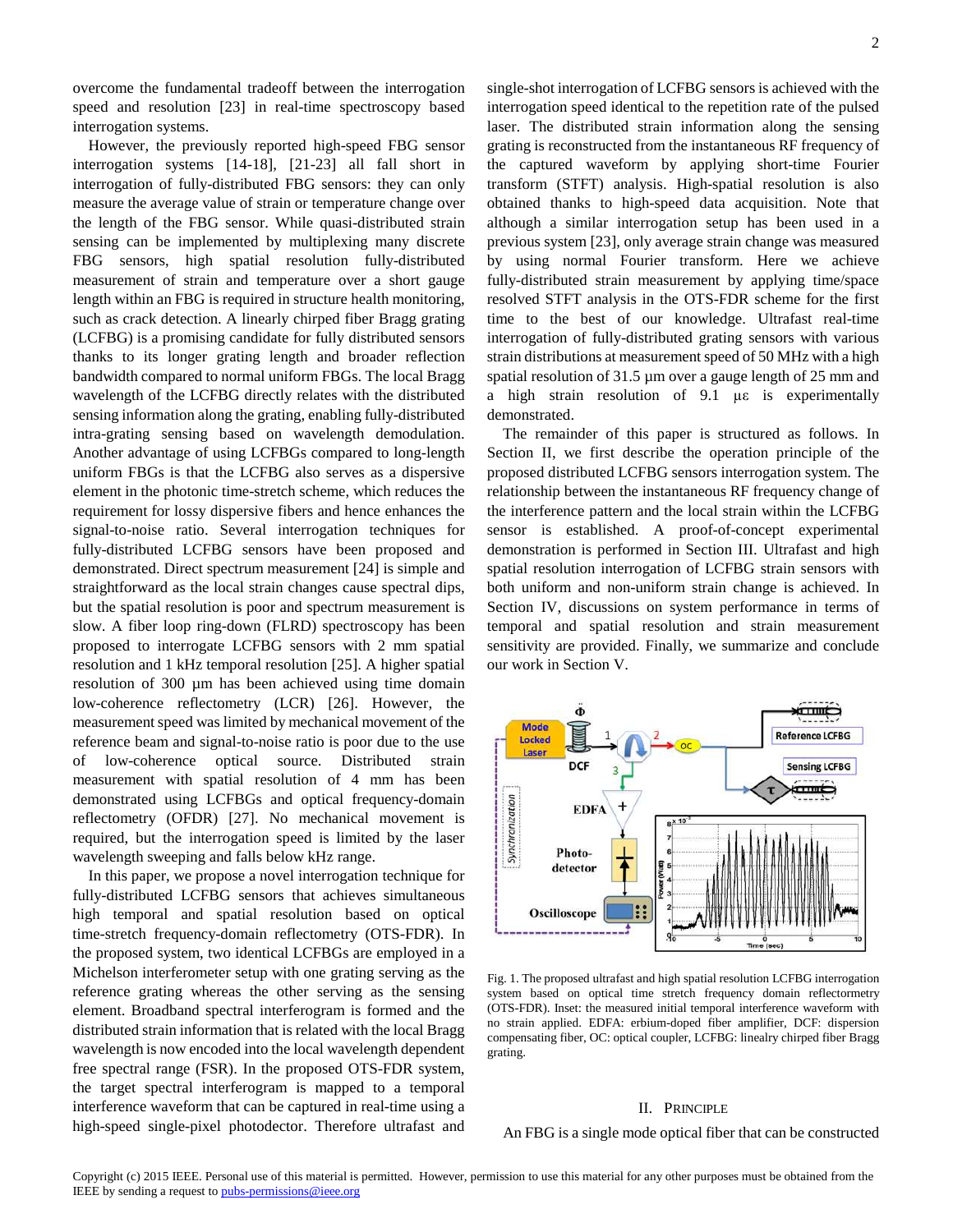by periodically varying the refractive index profile along a certain length of the fiber via UV illumination [1]. The design of an FBG allows a specific wavelength of light, called the Bragg wavelength, to be reflected while transmitting all others. The Bragg wavelength can be calculated as follows:

$$
\lambda_B = 2n_{\text{eff}}\Lambda \tag{1}
$$

where  $\Lambda$  is the grating period and  $n_{\text{eff}}$  is the effective refractive index. A change in strain and or temperature will change both the refractive index and the grating period. Therefore most FBG sensors are wavelength modulated.

LCFBGs have a linearly varying grating period along its length. They exhibit a broadband reflection spectrum and each Bragg wavelength in the reflected spectrum is related with distinct positions along the grating length. Therefore, LCFBG is a promising candidate for fully-distributed sensors over short gauge length within the grating. Without loss of generality, only strain change is considered in the following analysis. However the proposed interrogation method also works for temperature sensing. A change in local strain  $\varepsilon(z)$  modifies the specific Bragg wavelength at the local position *z*,

$$
\Delta \lambda_B(z) = \lambda_B(z)(1 - \rho_e)\varepsilon(z) \tag{2}
$$

where  $\rho_e$  is the strain-optic coefficient of the optical fiber.

In order to interrogate the local Bragg wavelength change  $\Delta \lambda_B(z)$ , an ultrafast and high spatial resolution interrogation approach based on OTS-FDR is proposed, as shown in Fig. 1. A Michelson interferometer setup is constructed using two identical LCFBGs with one serving as the sensing grating subjected to applied distributed strain, and the other as the reference grating free from any strain. Optical interference is formed and a broadband spectral interferogram is obtained with its free spectral range (FSR) determined by the initial time delay *T<sup>0</sup>* between the two arms, which can be controlled using a variable optical delay line (VODL) in one arm of the optical interferometer. The inset in Fig. 1 shows a measured initial temporal interference waveform with no strain applied.

A passively mode-locked laser (MLL) is used to generate highly-coherent ultrashort optical pulses with a broad optical spectrum. The optical pulse is first stretched by a dispersion compensating fiber (DCF) and then sent to the Michelson interferometer. An optical time-stretch frequency domain reflectometry is thus formed and the spectral interferogram is mapped to a temporal interference waveform thanks to dispersion-induced wavelength-to-time mapping, also known as dispersive Fourier transform. In the OTS-FDR scheme, the central frequency of the mapped temporal waveform is determined by the initial time delay and the overall chromatic dispersion  $\ddot{\Phi}$  (in ps<sup>2</sup>) of the DCF, which is given by [23]

$$
f_{RF} = \frac{T_0}{\ddot{\Phi}} \tag{3}
$$

When a local strain  $\varepsilon(z)$  is applied to the sensing LCFBG with



Fig. 2. Comparison between redistribution of local Bragg wavelength in the sensing grating (dashed lines) with respect to the reference grating (solide lines) for (a) uniform, and (c), (e) and (g) non-uniform strainsapplied. Figures (b), (d), (f) and (h) show the resulting temporal waveforms.

a chirp rate *C* (nm/cm), the change of local Bragg wavelength  $\Delta \lambda_B(z)$  introduces a time delay change,  $\Delta \tau$ , given by [28]

$$
\Delta \tau = \frac{2n_{\text{eff}}}{c \times C} \Delta \lambda_B(z) \tag{4}
$$

where  $c$  is the speed of light in air, and  $n_{\text{eff}}$  is the refractive index of fiber core. This extra temporal shift  $\Delta \tau$  is added to the overall time delay between two interferometer arms and leads to the change of instantaneous RF frequency,  $\Delta f_{RF}(t)$ , in the temporal interference waveform. According to (2)-(4), we have

$$
\Delta f_{RF}(t) = \frac{1}{\ddot{\Phi}} \left( \frac{2\lambda_B(z)}{C} \frac{n_{\text{eff}}}{c} \right) \left( 1 - \rho_e \right) \mathcal{E}(z) \Bigg|_{t = \left( \frac{2n_{\text{eff}}}{c} + \frac{\ddot{\Phi}c}{\lambda_B^2} C \right) z} \tag{5}
$$

Therefore, as shown in Eq. (5), fully distributed or local strain information along the LCFBG sensor can be demodulated from the change of instantaneous RF frequency thanks to the unique and linear one-to-one mapping relation between spatial position, Bragg wavelength and time. Ultrafast interrogation speed is identical to the repetition rate of the pulsed laser. The spatial resolution is determined by the temporal resolution of instantaneous RF frequency measurement. To summarize, the strain value is measured from the change of instantaneous RF frequency and location is measured from the instant time. Ultrafast single-shot measurement is enabled due to the pulsed nature of broadband coherent optical source.

The proposed interrogation approach can be explained in an intuitive way by looking at the change of grating chirp due to the applied strain. Fig. 2 (a) depicts the effect of uniform strain applied to the sensing LCFBG, resulting in a redistribution of the period while maintaining the same chirp rate. Beating the two time delayed and stretched optical pulses at a PD yields a temporal waveform with a constant RF frequency across the

Copyright (c) 2015 IEEE. Personal use of this material is permitted. However, permission to use this material for any other purposes must be obtained from the IEEE by sending a request t[o pubs-permissions@ieee.org](mailto:pubs-permissions@ieee.org)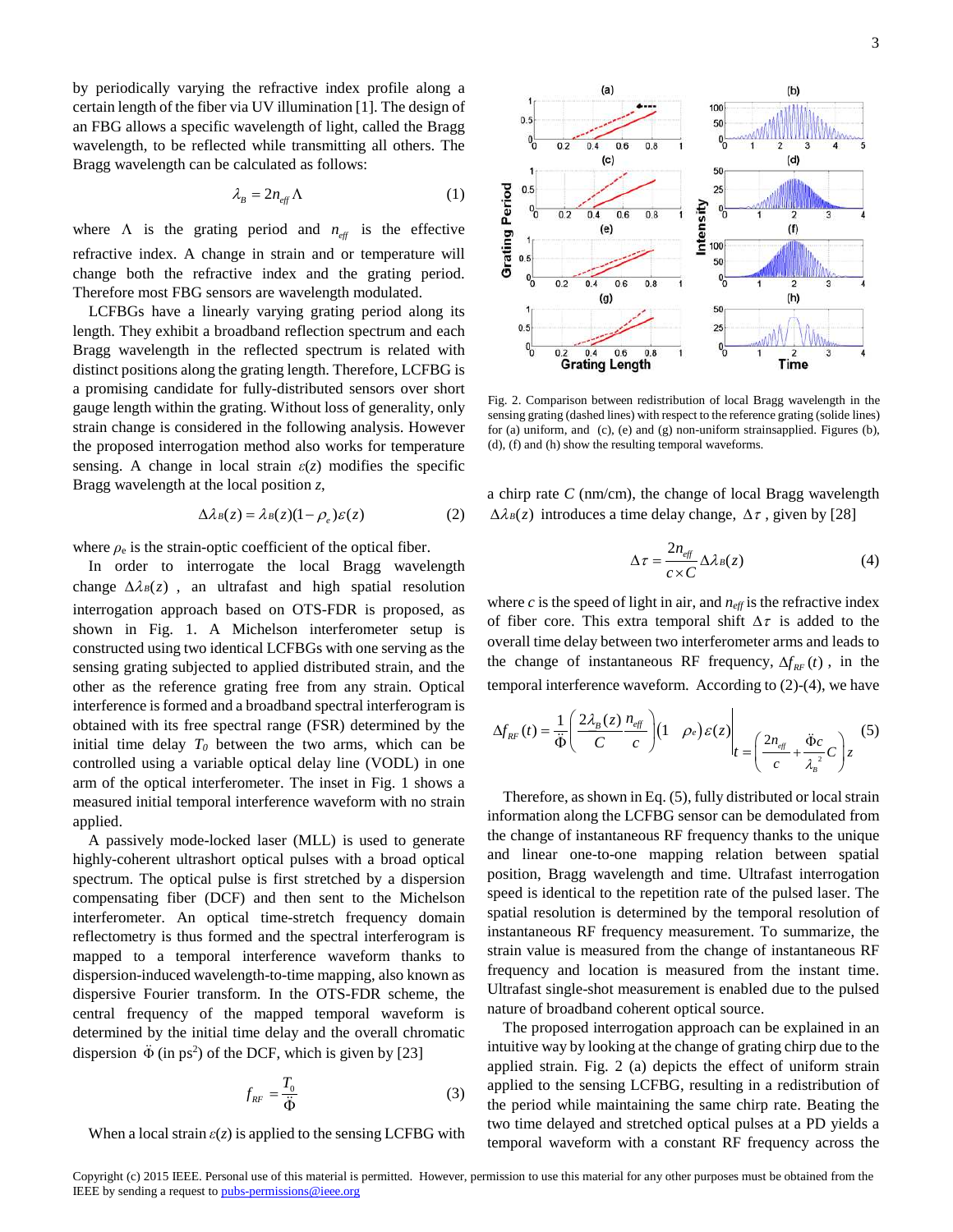pulse duration, as shown in Fig. 2(b). The change of RF frequency compared to the strain-free case can be used to detect the uniform strain applied. When nonuniform strain gradient is applied to the sensing LCFBG, its chirp rate will be changed differently with respected to the reference grating according to the local strain, resulting in chirped waveforms with a monotonic increase or decrease in instantaneous RF frequency [29], as shown in Figs. 2 (c-f). On the other hand, a nonlinear strain gradient, wherein a part of the grating is non-uniformly stretched and the other part is non-uniformly compressed, produces a beating waveform with its frequency chirp rate being swapped, as can be observed in Figs. 2(g) and (h).

#### III. EXPERIMENT

To verify the utility of the proposed technique, a proof-of-concept experiment based on the setup shown in Fig. 1 is performed. A passively mode-locked fiber laser (Calmar MENDOCINO FPL) is employed as the optical source to generate a transform-limited Gaussian pulse train with a repetition rate of 50 MHz. The ultrashort optical pulse has a full-width at half-maximum (FWHM) pulse width of 800 fs, a 3-dB spectral bandwidth of 16 nm and a central wavelength of 1550 nm. Two 2.5 cm long LCFBGs with an identical center wavelength of 1554.5 nm and 3-dB bandwidth of 7 nm are employed as the sensing and reference gratings. A VODL is inserted in the sensing arm of the interferometer to control the initial time delay difference between two arms. A DCF with total group velocity dispersion (GVD) of  $\ddot{\Phi} = 11520$  ps<sup>2</sup> is used for optical time-stretch process. The mapped temporal interference waveform is detected by a 53 GHz photodetector and recorded using a high-speed sampling oscilloscope (Agilent 86100A).



Fig. 3. Measured basic OTS-FDR performance with no strain applied. (a) Reflection spectrum from the reference LCFBG, (b) reflection spectrum from the sensing grating, (c) spectral interferogram, (d) temporal inteference waveform verifying the dispersion-induced wavelength-to-time mapping.

Fig. 3 shows the measured basic OTS-FDR performance when no strain is applied. Figs. 3(a) and (b) depict the reflected spectra of the reference and sensing LCFBGs, respectively. A spectral interferogram is formed from overlapping the reflected spectra from the sensing and reference LCFBGs, as shown in Fig. 3 (c). The measured temporal waveform after optical time stretch is shown in Fig. 3(d), which essentially implies that under the temporal far-field Fraunhofer condition, the dispersion-induced wavelength-to-time mapping is perfectly achieved. Note that as the DCF provides negative GVD, longer wavelength will have shorter time delay (traveling faster).

#### *A. Uniform Strain measurement for system characterization*

The inset in Fig. 1 shows the measured initial temporal interference waveform when no strain is applied. To characterize the interrogation system's response, the sensing LCFBG was first uniformly stretched with different applied strains, which generates single-tone temporal waveforms with different uniform RF frequencies. Fig. 4 shows the measured RF frequency as a function of the applied uniform strains. A good linear relation is obtained, as predicted by Eq. (5). Spectrograms of two recorded waveforms are calculated using STFT analysis and shown in Fig. 4 for uniform strain values of 180 and  $625$  µe, respectively. It is also verified that the instantaneous RF frequency is almost constant across the whole waveform. From linear fitting of the measured data, a frequency change to applied strain ratio of  $5.5$  MHz/ $\mu\epsilon$  is obtained, which matches perfectly with the theoretical value of  $5$  MHz/ $\mu\epsilon$  as predicted by Eq. (5) and proves the high sensitivity of this technique in decoding variations in strain. Fig. 4 also serves as a system characterization, through which the strain value can be unambiguously determined as long as the change of instantaneous RF frequency is measured.



Fig. 4. Characterization of the interrogation system by applying various uniform strains. Insets show spectrograms of the temporal interference patterns at uniform strain values of 180 and  $625 \mu \varepsilon$ , respectively. A linear fitting result is also shown in red solid line.

#### *B. Nonuniform expansion and compression*

In order to demonstrate the capability of our interrogation technique to monitor fully-distributed strain, more experiments have been done to apply nonuniform expansion and

Copyright (c) 2015 IEEE. Personal use of this material is permitted. However, permission to use this material for any other purposes must be obtained from the IEEE by sending a request t[o pubs-permissions@ieee.org](mailto:pubs-permissions@ieee.org)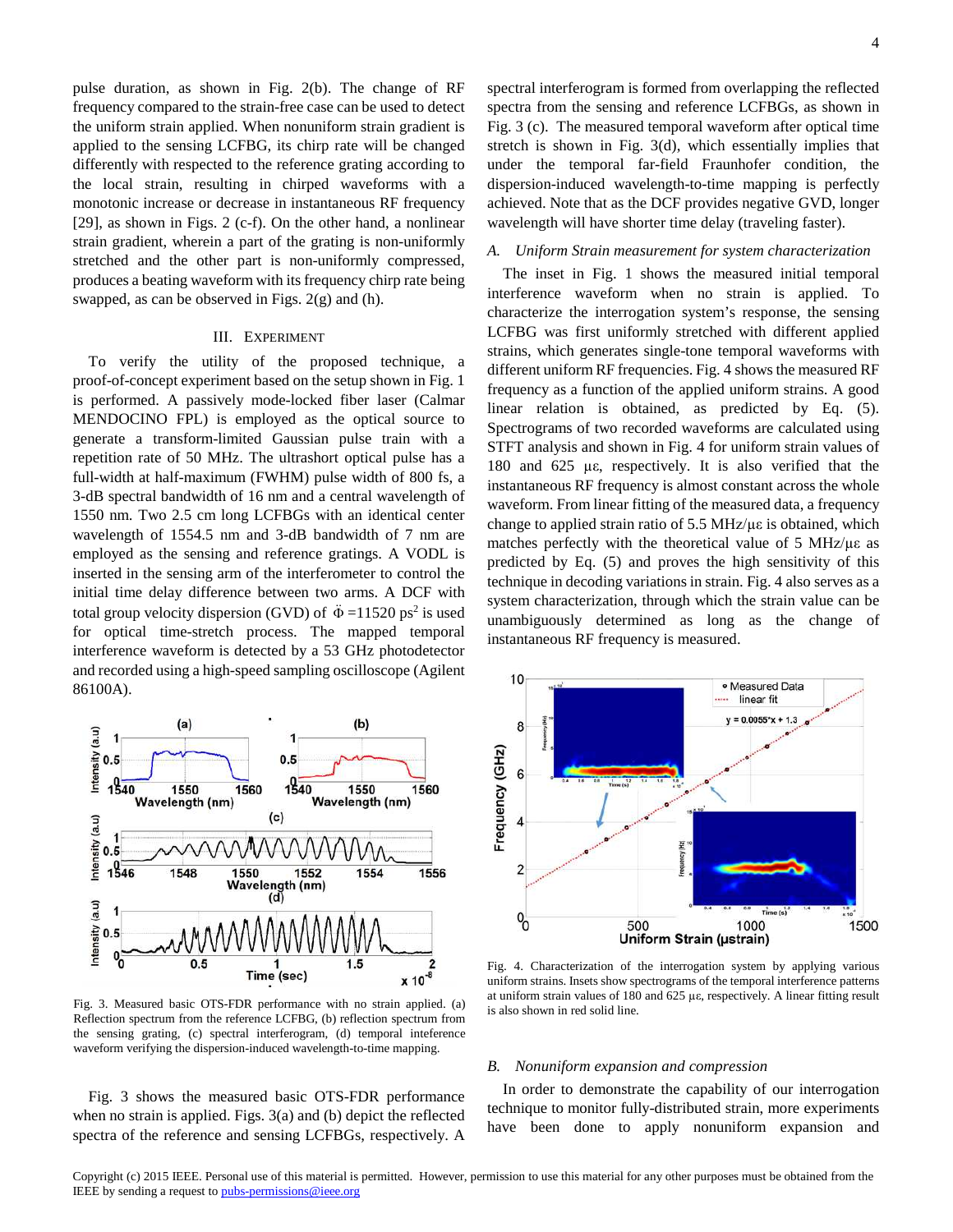compression along the sensing LCFBG with a uniform strain gradient. We glue the grating onto an elastic and flexible substrate. Initially the substrate is bent to a parabolic shape. Therefore the sensing LCFBG on the top surface of the substrate will suffer from nonuniform expansion. As the longer wavelength part of the grating is closer to the centre of the parabolic shape substrate, it will be stretched more than the shorter wavelength part. The grating period within the sensing LCFBG is remodified as depicted in Fig. 2 (e). Fig. 5(a) shows the generated temporal interference waveform with a negative frequency chirp, as verified by its spectrogram shown in Fig. 5(b). In a second case, the substrate is bent to an inverse parabolic shape. Due to the applied nonuniform compression along the sensing LCFBG with larger wavelength part under more compression, a positively chirped temporal waveform is obtained as shown in Fig. 5(c) and its spectrogram depicting instantaneous RF frequency is shown in Fig. 5(d). The change in instantaneous RF frequency at a particular instant of time reflects the distributed nonuniform strain and can be mapped to the spatial location along the length of the LCFBG according to Eq. (5).



Fig. 5. Demonstration of nonuniform strain sensing. (a, c) The measured temporal waveforms, and (b, d) their spectrograms for nonuniform expansion and compressoin of the sensing LCFBG, respectively.

#### *C. S-shape bending with changing strain gradient*

In order to further demonstrate the effect of local stress with changing strain gradient along the sensor grating, the substrate is bent to an S-shape, enabling part of the grating period to be nonuniformly stretched and the other part expanded. Such a strain profile results in a change in the grating chirp rate of the sensing LCFBG, as depicted in Fig. 2 (g). This differential local expansion and contraction of the grating period will be translated to the different slopes of frequency sweep in the beating temporal waveform, as illustrated in Fig. 2(h).

An experiment has been carried out to verify this concept. Fig. 6 depicts the measured temporal beating waveform and its corresponding spectrogram under the applied nonuniform strain gradient. Longer Bragg wavelength part of the grating is under nonuniform expansion, leading to negative sweep rate of



Fig. 6. Demonstration of changing strain gradient by applying S-shape bending. (a) The measured temporal intereference waveform and (b) its spectrogram showing different frequency sweeping rates.

instantaneous RF frequency during the first (left) part of waveform. A change in the frequency chirp rates denotes a turning point, from which the remaining part of grating is under nonuniform compression. The instant time of change in chirp rates is related to the spatial location of the turning point following the time-to-location mapping in Eq. (5).



Fig. 7. Demonstration of local crack detection. (a) The measured temporal intereference waveform and (b) its spectrogram clearly showing two frequency hoppings which identifies the locations of the two holes.

#### *D. Crack detection*

The high strain sensitivity and high spatial resolution of the proposed interrogation technique provide sufficient motivation to explore the capability of LCFBGs to identify cracks or dislocations along the substrate onto which the sensor grating is mounted. In order to demonstrate this aspect, we drilled two holes with diameter of 2 mm separated by 10 mm along the centre axis of the substrate and glued the sensing LCFBG on top of the substrate crossing the holes. A nonuniform expansion of the whole sensing grating was performed. The two short sections of the LCFBG that fell into the hole areas acted as dividing points and two sides of each point are subjected to different strain change. Based on the theory of OTS-FDR as explained above, a sudden instantaneous frequency change is expected at the specific instant time corresponding to each

Copyright (c) 2015 IEEE. Personal use of this material is permitted. However, permission to use this material for any other purposes must be obtained from the IEEE by sending a request t[o pubs-permissions@ieee.org](mailto:pubs-permissions@ieee.org)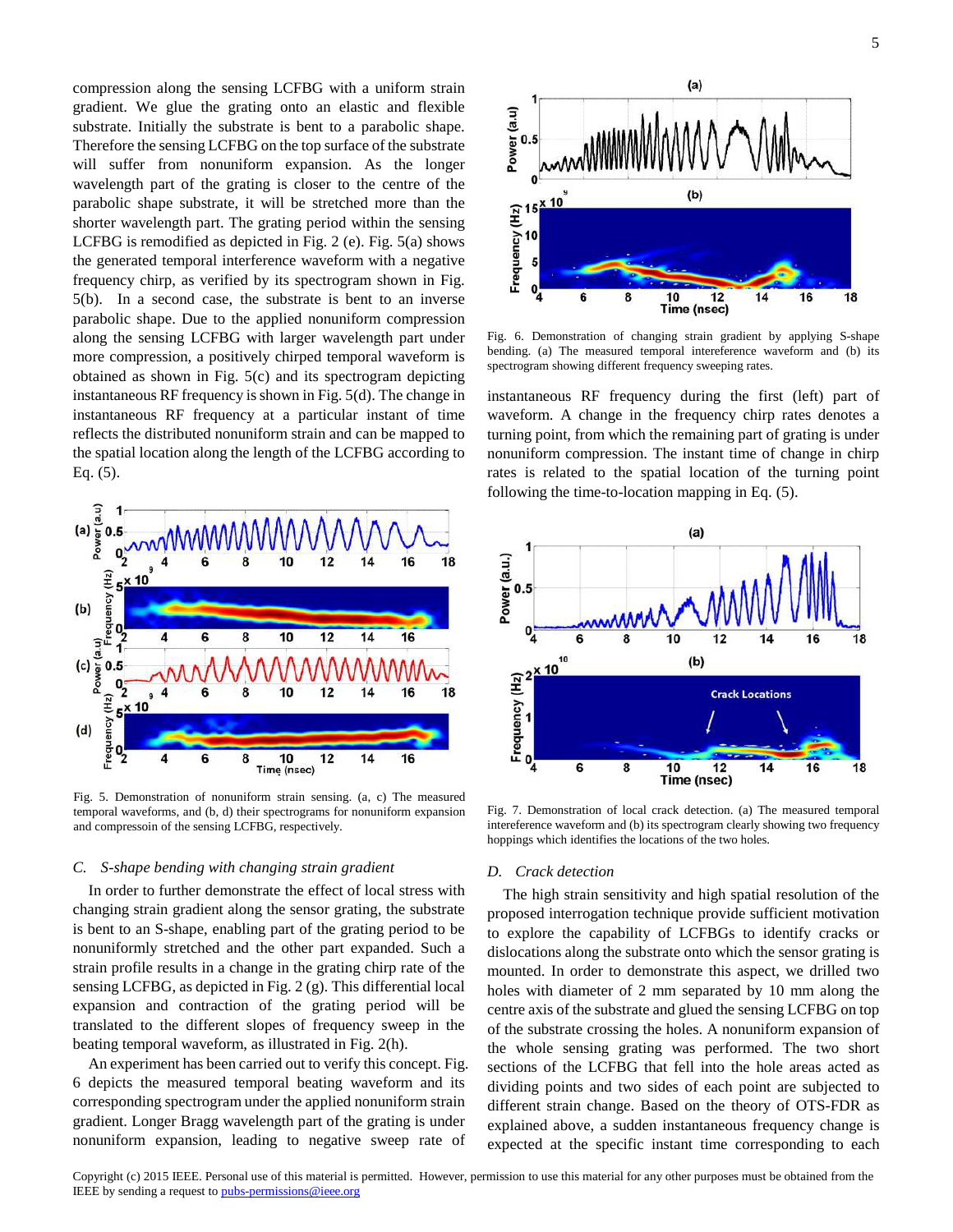individual holes. Fig. 7(a) shows the recorded temporal beating waveform and a measure of the instantaneous RF frequency along time can be observed from Fig. 7 (b). The two jumps in instantaneous frequency is a clear evidence that the two holes have been detected and their locations are determined from the instant time of the frequency hopping according to Eq. (5).

#### IV. DISCUSSIONS

In our proposed interrogation system, the local strain information can be interrogated from the change of instantaneous RF frequency of the beating temporal waveform. Eliminating the slow spectrum measurement [25-27], OTS-FDR based technique features much faster interrogation speed, which is identical to the repetition rate of the pulsed laser. In this work, high temporal resolution of 50 MHz is obtained, which is several orders of magnitude higher than conventional OFDR methods.

On the other hand, high spatial resolution of the proposed interrogation method is assured due to the fact that the temporal interference waveform can be captured using a high-speed PD and a fast analog-to-digital converter. Therefore, the instantaneous RF frequency can be determined with very high temporal resolution. In this work, an equivalent temporal sampling rate of 67.5 GS/s was used to detect the interference waveforms, leading to a maximum temporal resolution of 14.8 ps in theory. According to the linear time-wavelength-location mapping as shown in Eq. (5), the spatial resolution is estimated as high as 31.5 µm in principle.

In FBG sensors, the strain response or sensitivity is approximately 1.15  $pm/\mu\epsilon$  at the wavelength band of 1550 nm. So measuring very weak strain is a real challenge in conventional FBG interrogation systems due to the limited spectral resolution of optical spectrum measurement instrument. In the proposed interrogation system, the strain sensitivity is measured as  $5 \text{ MHz/u}$  $\varepsilon$ . The strain information is encoded to the change of RF frequency, in contrast to optical wavelength in conventional systems, and can be measured with much higher accuracy using a RF spectrum analyzer. The frequency resolution of our system, which is defined by the 3-dB bandwidth of RF spectrum for a single-tone interference waveform, is essentially limited by the repetition rate of the pulsed laser [29], which is 50 MHz in this work. Therefore, the strain resolution of the proposed system is estimated to be 9.1  $με.$ 

Conventional FBG sensors cannot distinguish wavelength shifts caused by strain and temperature. One solution for simultaneous measurement of both strain and temperature in photonic time stretch scheme is to use a high-birefringence LCFBG [30]. In the proposed system, two LCFBGs are used, which not only form a Michelson interferometer for FDR detection, but also eliminate the cross-sensitivity to temperature. Since two gratings are placed in close proximity, temperature change will lead to an identical wavelength shift, making the beat RF frequency only dependent on the applied strain.

estimate the instantaneous RF frequency over time, the maximum temporal resolution (and hence the spatial resolution) is achieved with a sacrificed frequency resolution, which in turn leads to a poor accuracy in strain measurement. A fundamental trade-off between frequency and temporal resolution in STFT analysis always exists.

#### V. CONCLUSION

We have proposed and experimentally demonstrated a novel interrogation technique for fully-distributed FBG strain sensors with simultaneous high temporal and spatial resolution. This is made possible by applying dispersion-induced optical time stretch frequency domain reflectometry (OTS-FDR). The distributed strain information along the grating length can be reconstructed from the recorded temporal interference waveform. The strain value was measured from the change of instantaneous RF frequency and location was measured from the instant time. The proposed technique is verified by proof-of-concept experiments, in which measurements of uniform strain, nonuniform expansion and compression, changing strain gradient and local crack detection have been demonstrated. An ultrarapid temporal resolution of 50 MHz, a high spatial resolution of 31.5 µm over a gauge length of 25 mm and a strain resolution of 9.1 µe have been achieved. Thanks to its simultaneous ultrafast speed, high spatial resolution, and sensitive strain response, we believe the proposed technique is a promising interrogation solution for short range fully-distributed sensing systems where ultrafast and ultrahigh spatial resolution measurement is required.

#### **REFERENCES**

- [1] A. D. Kersey, M. A. Davis, H. J. Patrick, M. LeBlanc, K. P. Koo, C. G. Askins, M. A. Putnam, and E. J. Friebele, "Fiber grating sensors," *J. Lightwave Technol*., vol. 15, no. 8, pp. 1442-1463, 1997.
- [2] Y. J. Rao, "In-fiber Bragg grating sensor," *Meas. Sci. Technol*., vol. 8, no. 4, pp. 355-375, 1997.
- [3] S. H. Yun, D. J. Richardson, and B. Y. Kim, "Interrogation of fiber grating sensor arrays with a wavelength-swept fiber laser," *Opt. Lett*. vol. 23, no. 11, pp. 843–845, 1998.
- [4] A. D. Kersey, T. A. Berkoff, and W. W. Morey, "Multiplexed fiber Bragg grating strain-sensor system with a fiber Fabry–Pérot wavelength filter," *Opt. Lett*., vol. 18, no. 16, pp. 1370–1372, 1993.
- [5] M. Song, S. Yin, and P. B. Ruffin, "Fiber Bragg grating strain sensor demodulation with quadrature sampling of a Mach–Zehnder interferometer," *Appl. Opt*., vol. 39, no. 7, pp. 1106-1111, 2000.
- [6] H.-J. Bang, S.-M. Jun, and C.-G. Kim, "Stabilized interrogation and multiplexing techniques for fibre Bragg grating vibration sensors," *Meas. Sci. Technol*. vol. 16, pp. 813–820, 2005.
- [7] W. Ecke, I. Latka, R.Willsch, A. Reutlinger, and R. Graue, "Fibre optic sensor network for spacecraft health monitoring," *Meas. Sci. Technol*., vol. 12, no. 7, pp. 974–980, 2001.
- [8] L. Mescia and F. Prudenzano. "Advances on optical fiber sensors." *Fibers*, vol. 2, no. 1, pp 1-23, 2013.
- [9] J. P. Yao, "Microwave photonics for high resolution and high speed interrogation of fiber Bragg grating sensors," *Fiber Integrated Opt*., vol. 34, no. 4, pp. 230-242, 2015.
- [10] D. Chen, C. Shu, and S. He, "Multiple fiber Bragg grating interrogation based on a spectrum-limited Fourier domain mode-locking fiber laser," *Opt. Lett*., vol. 33, no. 13, pp. 1395-1397, 2008.
- [11] E. J. Jung, C. Kim, M. Y. Jeong, M. K. Kim, M. Y. Jeon, W. Jung, and Z. Chen, "Characterization of FBG sensor interrogation based on a FDML